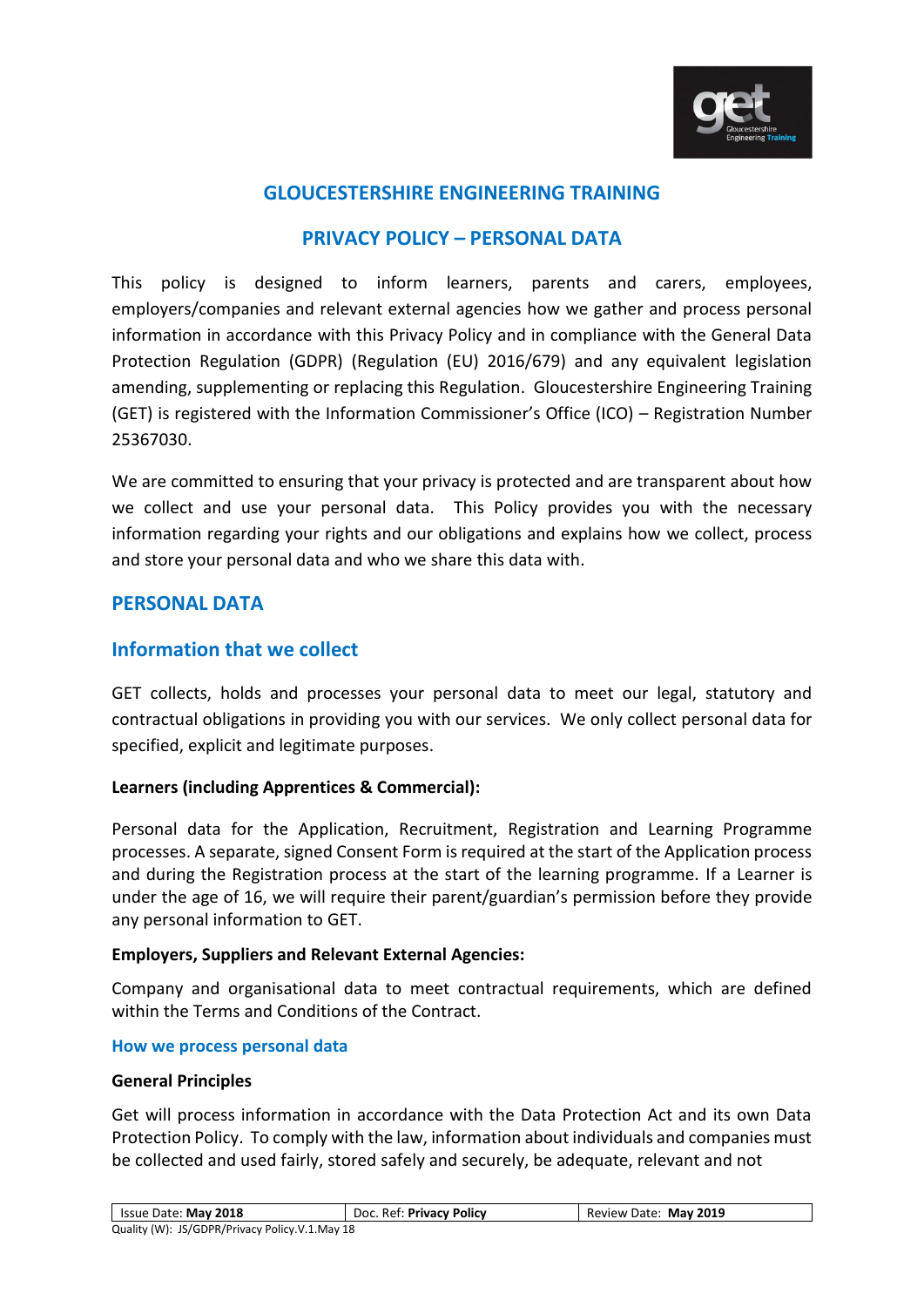excessive, be kept accurate and up to date, held only as long as is necessary and not disclosed to any third party unlawfully.

The information provided is shared with the Education and Skills Funding Agency (ESFA), on behalf of the Secretary of State for the Department of Education (DfE). Learners' personal information will be used by the DfE, the ESFA (an executive agency of the DfE) and any successor bodies to these organisations and is used by the DfE to exercise its functions and to meet its statutory responsibilities, including under the Apprenticeships, Skills, Children and Learning Act 2009 and to create and maintain a unique learner number (ULN) and a personal learning record (PLR). The information will be securely destroyed after it is no longer required for these purposes. The information may be shared with third parties for education, training, employment and well-being related purposes, including for research.

This will only take place where the law allows it and the sharing is in compliance with data protection legislation. Further information about the use of and access to data are available at [https://www.gov.uk/publications/esfa-privacy-notice.](https://www.gov.uk/publications/esfa-privacy-notice) GET's Data Protection Policy is also available on request.

We will only collect your personal data in the performance of a contract or to provide you with a service. As part of our contractual terms and conditions, we may also share personal information with other external agencies pertinent to the training programme(s) undertaken, which will include external Awarding Bodies, end-point assessment organisations and Ofsted. This also includes other external third-party service providers, such as accountants, auditors, industry experts, legal and other outside professional advisors, for example, IT systems support and hosting service providers, printing, advertising and marketing providers, that assist us in carrying out business activities. GET is a member of the Group Training Associations England (GTAE) and other relevant Membership organisations. We will never disclose or share your data without your consent; unless required to do so by law. We only retain your data for as long as is necessary and for the purpose(s) specified in this Policy, Contract or Agreement.

## **Retention**

We only retain your data for as long as is necessary and for the purpose(s) specified in this Policy. Our policy is to keep personal data for a specified period in which time it will be securely destroyed, or for as long as is required in order to carry out a particular purpose, meet a particular obligation and/or meet regulatory and statutory requirements. Data will usually be retained for a period of 6 years, unless legal or statutory requirements require us to extend this period. All data processors, including staff, or acting on our behalf only process your data in accordance with instructions from us and comply fully with this Privacy Policy, the data protection laws and any other appropriate confidentiality and security measures.

## **For marketing purposes**

We may contact you for marketing purposes and send you relevant information about our training programmes, or if you have made an enquiry regarding GET's services if you have provided consent to receive this information. We would use your information to:

- provide you with information about the services we offer
- assist you in answering any questions or queries you request

| Issue Date: May 2018                           | Doc. Ref: Privacy Policy | Review Date: May 2019 |
|------------------------------------------------|--------------------------|-----------------------|
| Quality (W): JS/GDPR/Privacy Policy.V.1.May 18 |                          |                       |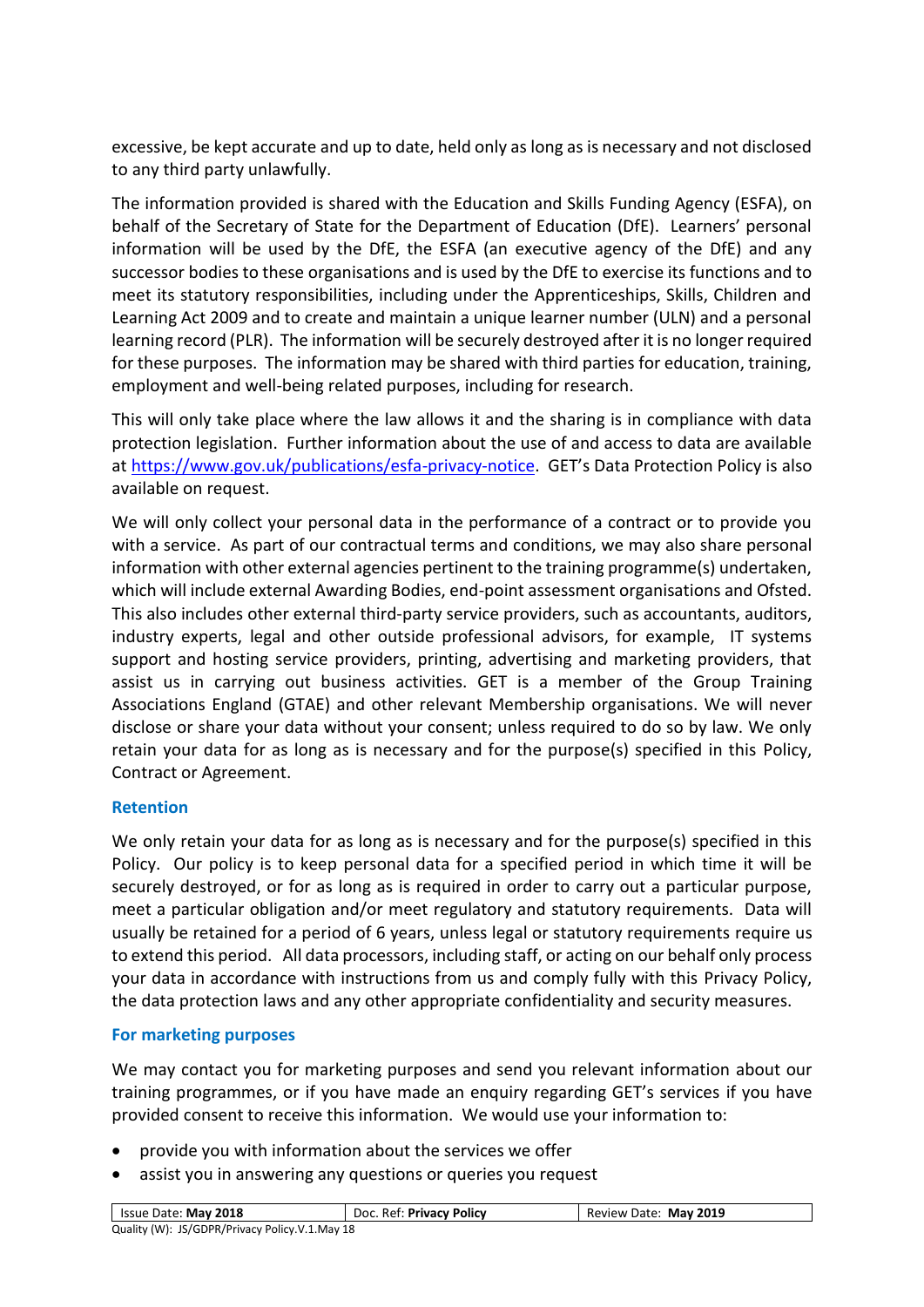• send newsletters, brochures or updates, where you have consented to do so

We will keep such data until you notify us otherwise and/or withdraw your consent.

## **Keeping your information safe and secure**

GET is committed to keeping all personal information secure to protect it from being inappropriately or accidentally accessed, used, shared or destroyed. All information is stored safely and securely.

### **Internal databases**

A significant amount of our learner data is held on our internal database system, which has a significant number of inbuilt features to control access. In addition to being able to specify what actions internal users can perform, we also restrict them to subdivisions of the database using Sites, Funding Organisations and Main Users and fields which contain personal information are encrypted and restricted to only the necessary users. The system is also able to pseudo-anonymise learner records to restrict unnecessary access to personal data.

## **The website**

GET's Website and its hosts take a proactive approach to user privacy and ensure the necessary steps are taken to protect the privacy of its users. Our website complies to all UK national laws and requirements for user privacy.

## **Cookie Policy**

Our website uses cookies to improve your experience when visiting our website. Cookies are small files which asks permission to be placed on your computer/device. Once you agree, the file is added and the cookie helps analyse web traffic or lets you know when you visit a particular site. Cookies allow web applications to respond to you as an individual and tracks, saves and stores information about your interactions with and usage of the website. This allows the website, through its server to provide you with a tailored experience within the website. Our website uses a cookie control system allowing the user on their first visit to the website to allow or disallow the use of cookies on their computer/device. This complies with legislation requirements for websites to obtain explicit consent from users before leaving behind or reading files such as cookies on a user's computer/device.

## **Google Analytics**

Our website uses Google Analytics tracking software to monitor activity to better understand how you use it and how to improve our service to you. The cookies used to deliver Google Analytics are used to store information, such as what time your current visit occurred, whether you have been to the site before and what site referred you to the web page. These cookies contain no personally identifiable information but they will use your computer's IP address to know from where in the world you are accessing the Internet. Google stores the information collected by these cookies on their servers and Google may transfer this information to third-parties where required to do so by law, or where such third-parties process the information on Google's behalf. Further information is provided on this link – <http://www.google.com/analytics/learn/privacy.html>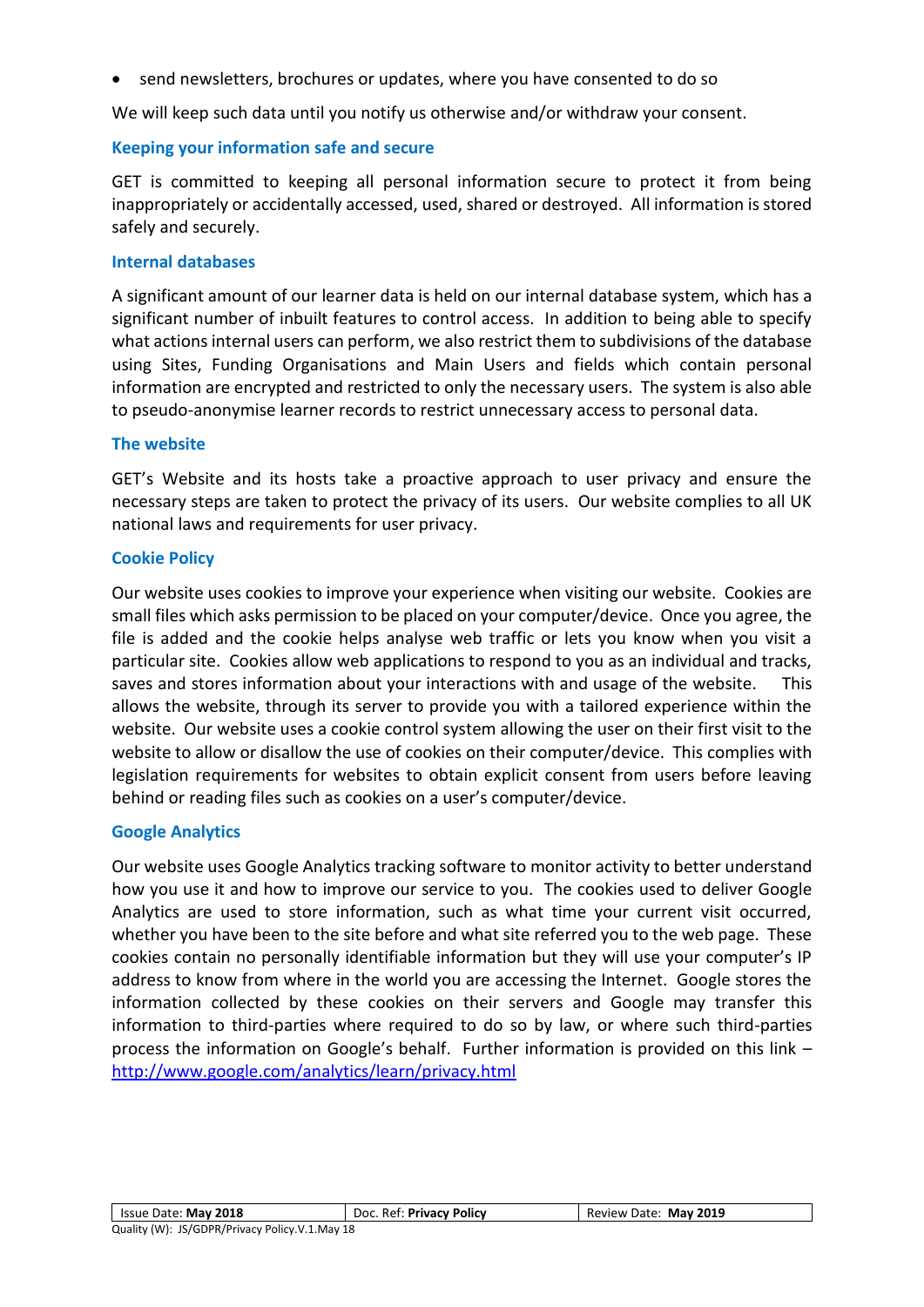### **Links to other websites**

Our website may contain links to other websites of interest. However, you should note that we do not have any control over these other websites. Once you have used any of these links to leave our site, we cannot be responsible for the protection and privacy of any information which you provide whilst visiting these sites and such sites are not governed by this privacy statement.

### **Social Media Platforms**

We participate with social media platforms subject to their privacy policies. Our website may use social sharing buttons which help share web content directly from web pages to social media platforms. The social media platform may track and save your request to share a web page through your social media platform account.

### **Subject Access Requests**

Individuals have the right to make a subject access request in relation to their personal data and can ask for confirmation that their data is being processed and access the data. GET may ask for proof of identification before the request can be processed. GET reserves the right to make a reasonable charge for the information where a request is manifestly unfounded or excessive, particularly if it is repetitive. GET will endeavour to respond within the one month specified by law.

### **Your Rights**

Individuals have a number of other rights in relation to their personal data and how it is collected, processed and shared. The GDPR includes the following rights for individuals:

- the right to be informed
- the right of access
- the right to rectification
- the right to erasure
- the right to restrict processing
- the right to data portability
- the right to object

### **Data Security**

GET takes the security of personal data seriously. We have internal policies and controls in place to protect personal data against loss, alteration, destruction, misuse or disclosure and ensures relevant access control. Where we engage third parties to process personal data on our behalf, such parties do so on the basis of written instructions, are under a duty of confidentiality and are obliged to implement appropriate technical and organisational measures to ensure the security of data. Some of these measures have been mentioned above, but this also includes:

- email and website encryption
- Firewall protection
- Network protection
- Full antivirus protection